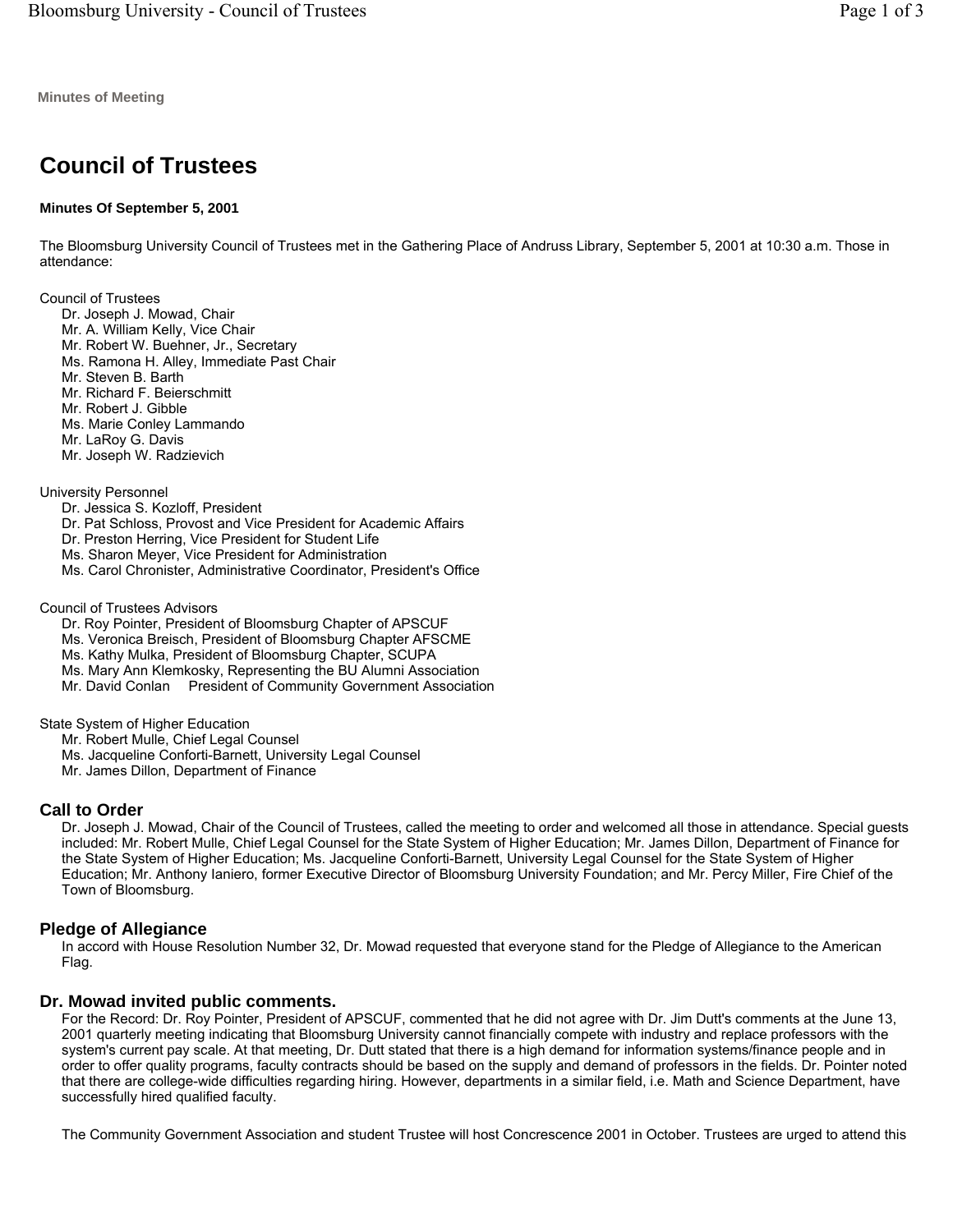open forum and panel discussion regarding issues affecting the university and community. Trustee Radzievich indicated that specific information indicating date and time will be distributed.

#### **Minutes of the Council of Trustees**

Trustee Radzievich requested that the June 13, 2001 minutes be amended to read, "Chairman Gomulka stated, as we go forward, we must recognize going back to the legislature is not going to be the answer."

A motion was made by Trustee Davis, seconded by Trustee Radzievich, and unanimously carried that the June 13, 2001 minutes be approved.

## **Trustee Resolutions**

Trustee Kelly was recognized by Dr. Mowad to lead discussion of a Trustee Resolution. Trustee Kelly presented for consideration and adoption, seconded by Trustee Alley, and unanimously approved, a Resolution and plaque recognizing Mr. Anthony Ianiero for his distinguished service and leadership to Bloomsburg University of Pennsylvania. Dr. Mowad presented a plaque and Resolution to Mr. Ianiero.

Mr. Ianiero thanked the Council of Trustees, President Kozloff, administration, faculty, staff, and students for giving him the opportunity to serve Bloomsburg University from 1984-2001.

#### **New Business**

Dr. Mowad reported that the Council of Trustees met earlier in the day for a Trustee orientation workshop with Mr. Robert Mulle, Chief Legal Counsel, State System of Higher Education. At this time, Dr. Mowad recognized President Kozloff to discuss the 2002-2003 budget request.

President Kozloff indicated that the Office of the Chancellor requires an annual report showing the preceding year's budget and the projected budget for 2002-2003. Dr. Kozloff discussed the negative budget figure of \$2,959,224, which is not a deficit but is shown as a need to the legislature for next year. Given the expectations/guidelines of the State System of Higher Education and our needs at Bloomsburg University, we will resolve the deficit figure through additional revenue streams, transfers and additional cost reductions; the Trustees are not endorsing a deficit budget. As part of the budget request, President Kozloff and Vice President Schloss gave an overview of the 2001-2003 goals for Bloomsburg University that was previously approved by the Council of Trustees. A motion was made by Mr. Buehner, seconded by Trustee Barth, and unanimously approved to accept the 2002-2003 budget request.

Dr. Mowad recommended the approval of Non-Instructional Emeritus Status for three employees: Ms. Jane Bennett, Ms. Bonnie Berger, and Mr. William Bisset. The motion to approve Non-Instructional Emeritus Status was seconded by Trustee Beierschmitt, and unanimously approved.

President Kozloff reviewed her President's Report to the Council of Trustees and a copy will be appended to these minutes; the remaining items of the agenda are of an informational nature and do not require action.

## **Academic Affairs**

Dr. Mowad recognized Provost and Vice President Schloss to present an overview of the proposed Doctorate of Audiology degree. Dr. Schloss introduced Dr. Richard Angelo, Chairman and Professor of the Audiology and Speech Pathology Department/Clinical Services Director.

Dr. Schloss indicated that audiology across the Commonwealth and nation has been recognized as a high demand discipline. The growing need of senior citizens and neonatal institutes for diagnostic work and amplification has placed a large demand on existing professionals. At the same time that shortages exist in hospitals and rehabilitation agencies, we are experiencing a situation where the accrediting bodies will no longer accept a master's degree in audiology and will turn to the audiology doctorate (Au.D.) as the first professional degree. Dr. Angelo discussed the new professional standards in Audiology and the Doctorate of Audiology and the specifics of this proposal.

Trustee Kelly noted that he recently accompanied State Senator Lemmond on a visit to Bloomsburg University. Senator Lemmond was very impressed with the university, as well as the Audiology and Speech Pathology Department.

A motion was made by Mr. Buehner, seconded by Mr. Davis, and unanimously approved to submit the proposed Doctorate of Audiology degree at Bloomsburg University to the Board of Governors.

## **General Administration**

Dr. Mowad recognized Trustee Buehner, Chair of the General Administration Committee, to lead the discussion of the General Administration items.